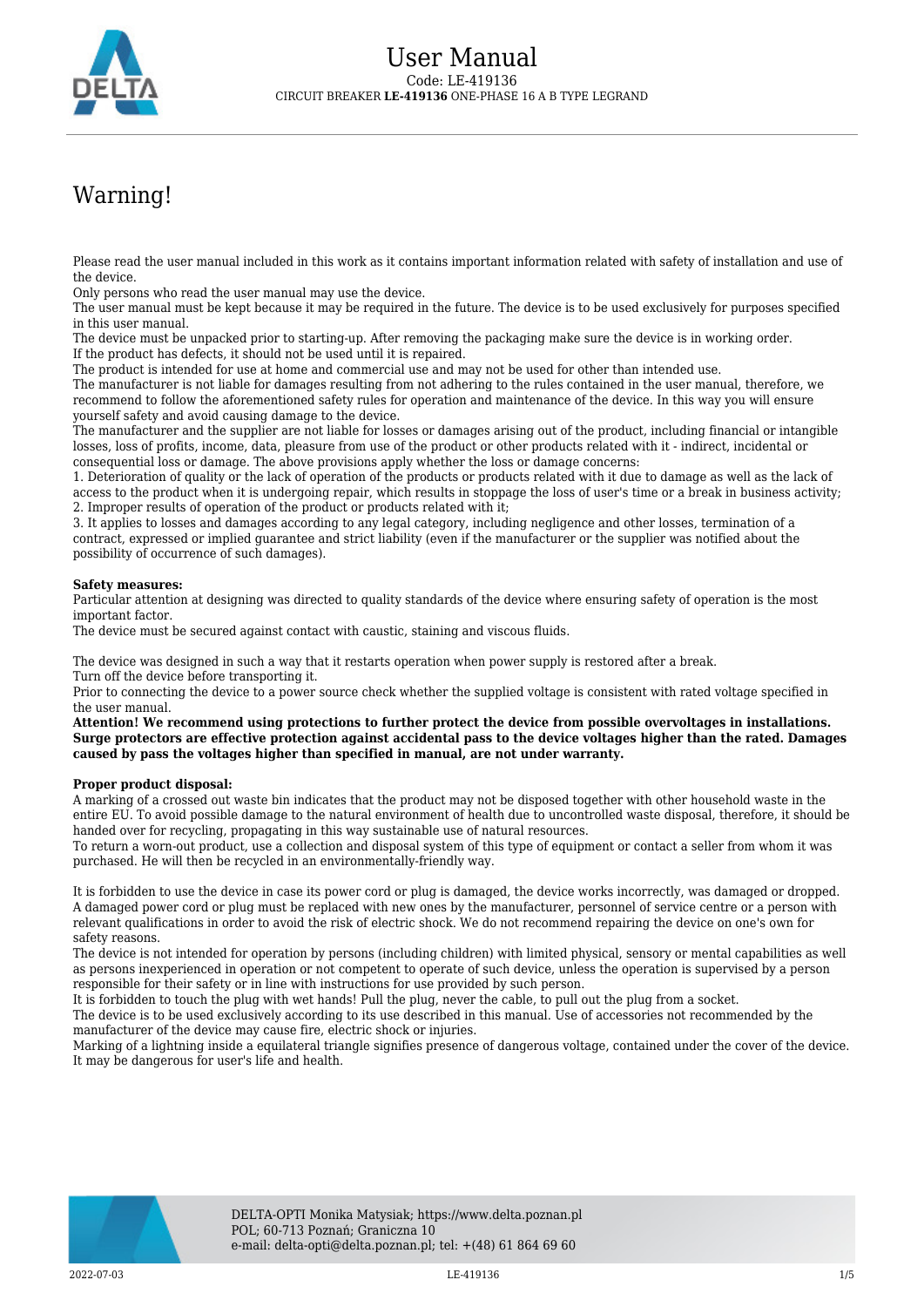



Thermal-magnetic circuit breaker with B-type curve and 16A rated current. The LE-419136 circuit breaker is compatible to DIN TS-35 rail mounting system. Circuit breakers with B-type breaking curve are designed to protection against short-circuits and overloads of the lighting, control circuits and outlets.

| Device type:              | Circuit Breaker, One-phase               |
|---------------------------|------------------------------------------|
| Rated current:            | 16 A                                     |
| Number of poles:          | 1                                        |
| Tripping curves:          | <b>B</b> type                            |
| Breaking capacity:        | 6000 A                                   |
| Rated voltage:            | • 230 V AC / 50 Hz<br>• 400 V AC / 50 Hz |
| Connectors type:          | screw terminals                          |
| Housing:                  | Plastic, DIN, TS-35 rail mounting        |
| Width in 17.5 mm modules: | 1                                        |
| Weight:                   | $0.126$ kg                               |
| Dimensions:               | 83 x 74 x 17.5 mm                        |
| Manufacturer / Brand:     | LEGRAND                                  |
| Guarantee:                | 2 years                                  |

Front view:

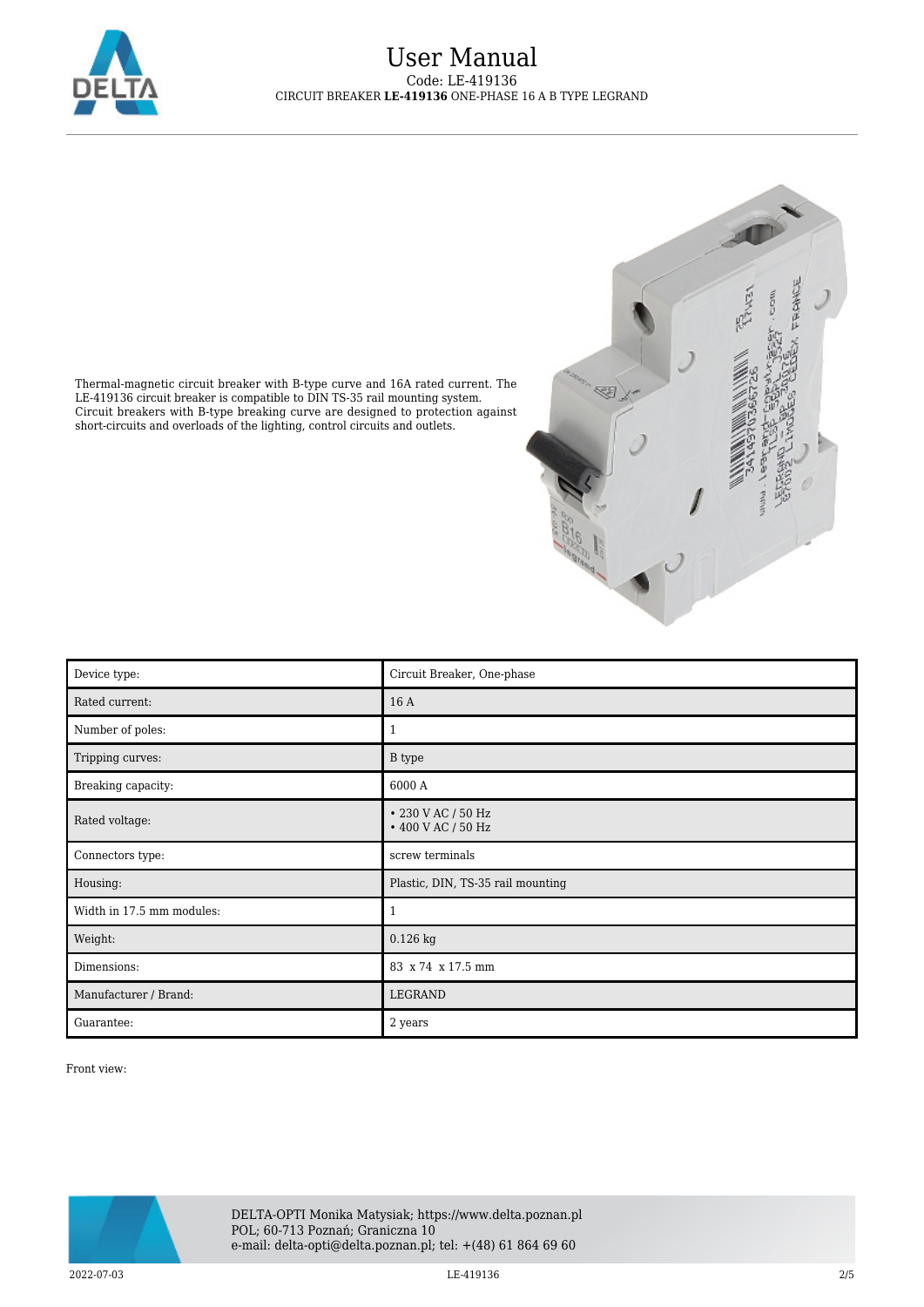



Side view:



Mounting side view:



DELTA-OPTI Monika Matysiak; https://www.delta.poznan.pl POL; 60-713 Poznań; Graniczna 10 e-mail: delta-opti@delta.poznan.pl; tel: +(48) 61 864 69 60

 $\rm LE\text{-}419136$  and  $\rm LE\text{-}419136$  and  $\rm LE\text{-}419136$  and  $\rm 3/5$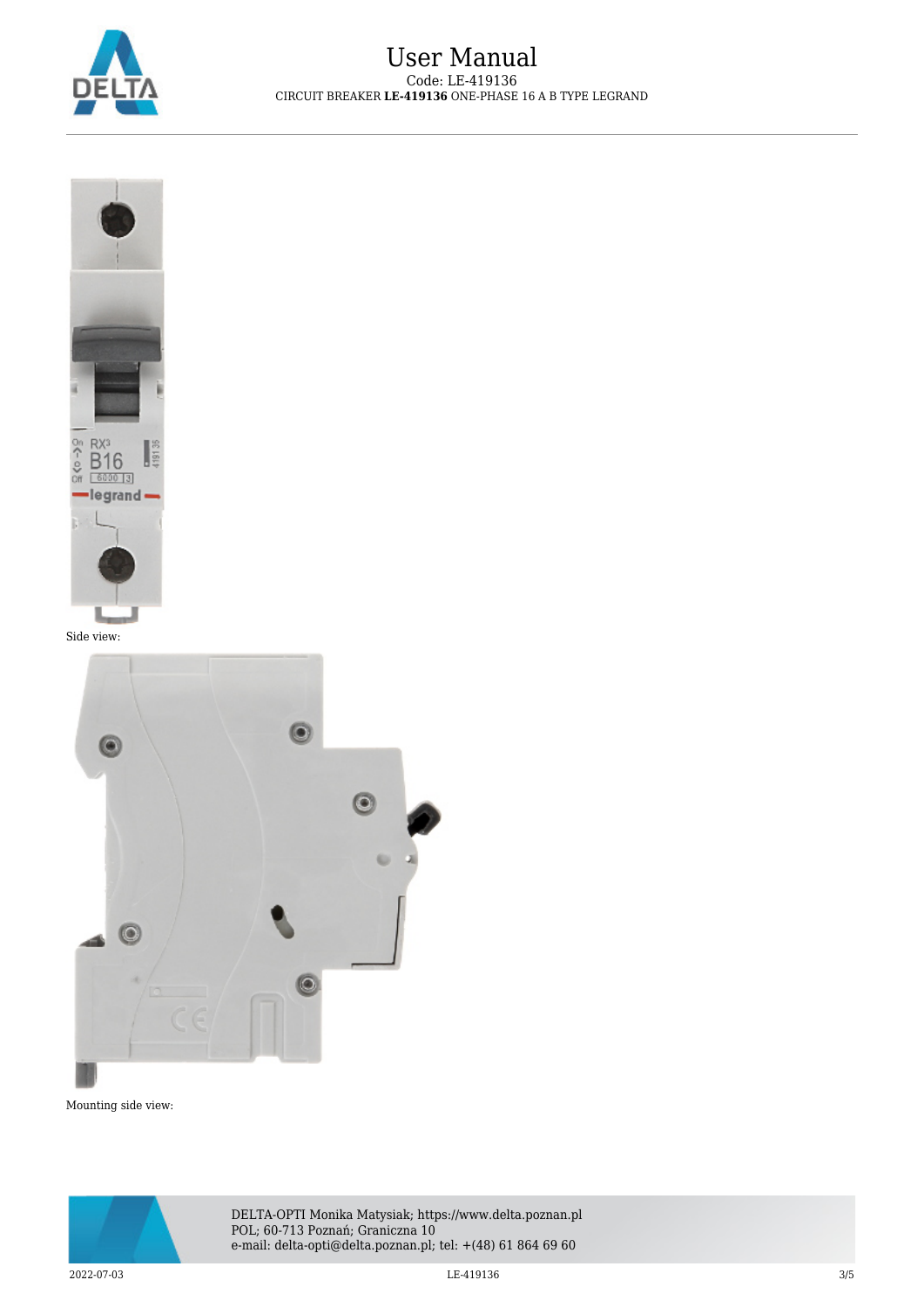



Bottom view:



Tripping curves: